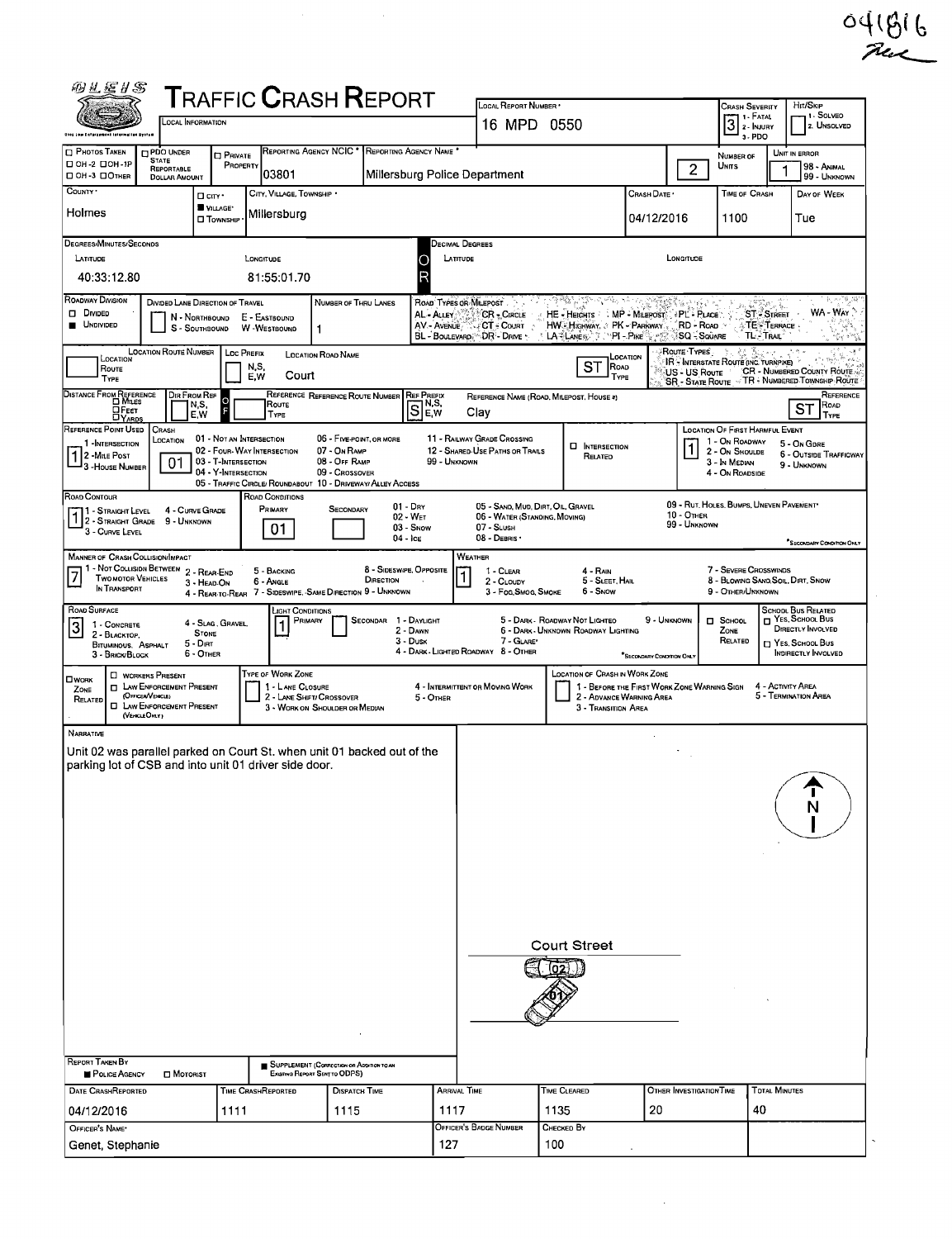|                                         |                                                              | ${\sf UnIT}$                                                          |                            |                                                                                |                                                                                                                                                                                               |                                                                                                                                            |                                               |                                                                            |                                            |                                                                      |                                                                                                 |                                                  |                                |                                                                                                                   |                                     |  |  |
|-----------------------------------------|--------------------------------------------------------------|-----------------------------------------------------------------------|----------------------------|--------------------------------------------------------------------------------|-----------------------------------------------------------------------------------------------------------------------------------------------------------------------------------------------|--------------------------------------------------------------------------------------------------------------------------------------------|-----------------------------------------------|----------------------------------------------------------------------------|--------------------------------------------|----------------------------------------------------------------------|-------------------------------------------------------------------------------------------------|--------------------------------------------------|--------------------------------|-------------------------------------------------------------------------------------------------------------------|-------------------------------------|--|--|
|                                         |                                                              |                                                                       |                            |                                                                                |                                                                                                                                                                                               |                                                                                                                                            |                                               |                                                                            |                                            |                                                                      | LOCAL REPORT NUMBER<br>16 MPD 0550                                                              |                                                  |                                |                                                                                                                   |                                     |  |  |
| <b>UNIT NUMBER</b>                      |                                                              |                                                                       |                            | OWNER NAME: LAST, FIRST, MICOLE ( I SAME AS DRIVER )                           |                                                                                                                                                                                               |                                                                                                                                            |                                               |                                                                            |                                            | OWNER PHONE NUMBER                                                   |                                                                                                 | DAMAGE SCALE                                     |                                | <b>DAMAGE AREA</b>                                                                                                |                                     |  |  |
|                                         |                                                              | DHS/ICE/ERO.,                                                         |                            |                                                                                |                                                                                                                                                                                               |                                                                                                                                            |                                               |                                                                            |                                            | 216-535-0510                                                         |                                                                                                 |                                                  |                                | FRONT                                                                                                             |                                     |  |  |
| <b>OWNER ADDRESS: CITY, STATE, ZIP</b>  |                                                              |                                                                       | <b>SAME AS DRIVER</b> )    |                                                                                |                                                                                                                                                                                               |                                                                                                                                            |                                               |                                                                            |                                            |                                                                      |                                                                                                 | 2                                                |                                | α                                                                                                                 |                                     |  |  |
|                                         |                                                              | 1240 E 9th, Cleveland, OH, 44109                                      |                            |                                                                                |                                                                                                                                                                                               |                                                                                                                                            |                                               |                                                                            |                                            |                                                                      |                                                                                                 | $1 - None$                                       |                                | ם                                                                                                                 |                                     |  |  |
| LP STATE LICENSE PLATE NUMBER           |                                                              |                                                                       |                            |                                                                                |                                                                                                                                                                                               | VEHICLE IDENTIFICATION NUMBER                                                                                                              |                                               |                                                                            |                                            |                                                                      | # Occupants                                                                                     | 2 - MINOR                                        |                                |                                                                                                                   |                                     |  |  |
| OН                                      | <b>FVL3957</b>                                               |                                                                       |                            |                                                                                | 2C4RDGBG0DR584894                                                                                                                                                                             |                                                                                                                                            |                                               |                                                                            |                                            |                                                                      | 1                                                                                               | 3 - FUNCTIONAL                                   | O<br>а                         |                                                                                                                   |                                     |  |  |
| <b>VEHICLE YEAR</b><br>VEHICLE MAKE     |                                                              |                                                                       |                            |                                                                                |                                                                                                                                                                                               | <b>VEHICLE MODEL</b>                                                                                                                       |                                               |                                                                            | VEHICLE COLOR                              |                                                                      | 4 - DISABLING                                                                                   |                                                  |                                |                                                                                                                   |                                     |  |  |
| 2013<br>PROOF OF                        | Dodae<br>INSURANCE COMPANY                                   |                                                                       |                            |                                                                                |                                                                                                                                                                                               | Grand Caravan<br>POLICY NUMBER                                                                                                             | Toweo By                                      | WHI                                                                        |                                            |                                                                      |                                                                                                 |                                                  | □<br>α                         |                                                                                                                   |                                     |  |  |
| <b>INSURANCE</b><br><b>SHOWN</b>        |                                                              |                                                                       |                            |                                                                                |                                                                                                                                                                                               |                                                                                                                                            |                                               |                                                                            |                                            |                                                                      |                                                                                                 | 9 - UNKNOWN                                      |                                |                                                                                                                   |                                     |  |  |
| CARRIER NAME, ADDRESS, CITY, STATE, ZIP |                                                              |                                                                       |                            |                                                                                |                                                                                                                                                                                               |                                                                                                                                            |                                               |                                                                            |                                            |                                                                      |                                                                                                 |                                                  |                                |                                                                                                                   | <b>CARRIER PHONE</b>                |  |  |
| <b>USDOT</b>                            |                                                              | VEHICLE WEIGHT GVWR/GCWR                                              |                            |                                                                                |                                                                                                                                                                                               | Cargo Booy Type                                                                                                                            |                                               |                                                                            |                                            |                                                                      | Trafficway Description                                                                          |                                                  |                                |                                                                                                                   |                                     |  |  |
| HM PLACARD ID NO.                       |                                                              |                                                                       | 2 - 10,001 то 26,000к Las  | 1 - LESS THAN OR EQUAL TO 10K LBS                                              | 14                                                                                                                                                                                            | 01 - No CARGO BOOY TYPE/NOT APPLICABL 09 - POLE<br>02 - Bus/Van (9-15 Seats, Inc Driver)<br>03 - Bus (16+ Seats, Inc Driver)               |                                               | 10 - CARGO TANK                                                            |                                            |                                                                      |                                                                                                 |                                                  |                                | 5 2 - Two Way, Not Divideo<br>5 2 - Two Way, Not Divideo, Continuous Left Turn Lane                               |                                     |  |  |
|                                         |                                                              |                                                                       | 3 - MORE THAN 26,000K LBS. |                                                                                |                                                                                                                                                                                               | 04 - VEHICLE TOWING ANOTHER VEHICLE<br>05 - Logging                                                                                        |                                               | 11 - FLAT BED<br>12 - Dump                                                 |                                            |                                                                      |                                                                                                 |                                                  |                                | 3 - Two-WAY, Divideo, UNPROTECTED (PAINTED OR GRASS > 4FT.) MEOIA<br>4 - Two-Way, Divided, Positive MediaNBARRIER |                                     |  |  |
|                                         | <b>HM CLASS</b>                                              | $\Box$ Related                                                        | HAZAROQUS MATERIAL         |                                                                                |                                                                                                                                                                                               | 06 - INTERMOOAL CONTAINER CHASIS<br>07 - CARGO VAN/ENCLOSED BOX                                                                            |                                               | 13 - CONCRETE MIXER<br>14 - AUTO TRANSPORTER<br>15 - GARBAGE/REFUSE        |                                            |                                                                      |                                                                                                 | 5 - ONE-WAY TRAFFICWAY                           |                                |                                                                                                                   |                                     |  |  |
|                                         | NUMBER                                                       |                                                                       |                            |                                                                                |                                                                                                                                                                                               | 08 - GRAIN, CHIPS, GRAVEL                                                                                                                  |                                               | 99 - OTHER/UNKNOWN                                                         |                                            |                                                                      | <b>El Hit / Skip Unit</b>                                                                       |                                                  |                                |                                                                                                                   |                                     |  |  |
| NON-MOTORIST LOCATION PRIOR TO IMPACT   |                                                              | 01 - INTERSECTION - MARKED CROSSWAL                                   |                            | TYPE OF USE                                                                    |                                                                                                                                                                                               | UNIT TYPE<br>PASSENGER VEHICLES (LESS THAN 9 PASSENGERS MEDIMEAVY TRUCKS OR COMBO UNITS > 10K LBS BUS/VAN/LIMO(9 OR MORE INCLUDING DRIVER) |                                               |                                                                            |                                            |                                                                      |                                                                                                 |                                                  |                                |                                                                                                                   |                                     |  |  |
|                                         | 03 - INTERSECTION OTHER                                      | 02 - INTERSECTION - NO CROSSWALK                                      |                            | 3<br>1 - PERSONAL                                                              |                                                                                                                                                                                               | 08<br>01 - Sun COMPACT<br>02 - COMPACT                                                                                                     |                                               |                                                                            |                                            |                                                                      |                                                                                                 |                                                  |                                | 13 - SINGLE UNIT TRUCK OR VAN 2AXLE, 6 TIRES 21 - BUS/VAN (9-15 SEATS, INC DRIVER)                                |                                     |  |  |
|                                         |                                                              | 04 - MIDSLOCK - MARKED CROSSWALK<br>05 - TRAVEL LANE - OTHER LOCATION |                            | 2 - COMMERCIAL                                                                 |                                                                                                                                                                                               | 99 - UNKNOWN 03 - MID SIZE<br>on Hit/Skip<br>04 - FULL SIZE                                                                                |                                               |                                                                            |                                            | 14 - SINGLE UNIT TRUCK; 3+ AXLES<br>15 - SINGLE UNIT TRUCK / TRAILER |                                                                                                 |                                                  | NON MOTORIST                   | 22 - Bus (16+ Sears, Inc Driver)                                                                                  |                                     |  |  |
|                                         | 06 - BICYCLE LANE<br>07 - SHOULDER/ROADSIDE                  |                                                                       |                            | 3 - GOVERNMENT                                                                 |                                                                                                                                                                                               | 05 - Minivan<br>06 - Sport UTILITY VEHICLE                                                                                                 |                                               |                                                                            |                                            | 17 - TRACTOR/SEMI-TRAEER                                             | 23 - ANWAL WITH RIOER<br>16 - TRUCK/TRACTOR (BOBTAIL)<br>24 - ANMAL WITH BUGGY, WAGON, SURREY   |                                                  |                                |                                                                                                                   |                                     |  |  |
|                                         | 08 - SIDEWALK<br>09 - MEDIAN/CROSSING ISLAND                 |                                                                       |                            |                                                                                |                                                                                                                                                                                               | 07 - Pickup<br>$08 - V_{AN}$                                                                                                               | 18 - TRACTOR/DOUBLE<br>19 - TRACTOR/TRIPLES   | 25 - BICYCLE/PEDACYCLIST<br>26 - PEDESTRIAN SKATER                         |                                            |                                                                      |                                                                                                 |                                                  |                                |                                                                                                                   |                                     |  |  |
|                                         | 10 - DRIVE WAY ACCESS                                        | 11 - SHAREO-USE PATH OR TRAIL                                         |                            | <b>D</b> IN EMERGENCY<br>RESPONSE                                              | 20 - Other MediHeavy Vehicle<br>09 - MOTORCYCLE<br>10 - MOTORIZEO BICYCLE                                                                                                                     |                                                                                                                                            |                                               |                                                                            |                                            |                                                                      |                                                                                                 |                                                  |                                | 27 - OTHER NON-MOTORIST                                                                                           |                                     |  |  |
|                                         | 12 - NON-TRAFFICWAY AREA<br>99 - OTHER/UNKNOWN               |                                                                       |                            |                                                                                | 11 - SNOWMOBLE/ATV<br>12 - OTHER PASSENGER VEHICLE                                                                                                                                            |                                                                                                                                            |                                               |                                                                            |                                            |                                                                      | HAS HM PLACARD                                                                                  |                                                  |                                |                                                                                                                   |                                     |  |  |
| <b>SPECIAL FUNCTION 01 - NONE</b>       |                                                              |                                                                       |                            | 09 - AMBULANCE                                                                 |                                                                                                                                                                                               | 17 - FARM VEHICLE                                                                                                                          |                                               | MOST DAMAGED AREA                                                          |                                            |                                                                      |                                                                                                 |                                                  |                                | ACTION                                                                                                            |                                     |  |  |
| 15                                      | $02 - TAXI$                                                  | 03 - RENTAL TRUCK (OVER 10K LBS)                                      |                            | $10 -$ FiRE<br>11 - HIGHWAY/MAINTENANCE                                        |                                                                                                                                                                                               | 18 - FARM EQUIPMENT<br>19 - Мотовноме                                                                                                      | 05                                            | 01 - NONE<br>02 - CENTER FRONT                                             |                                            |                                                                      | 08 - LEFT SIDE<br>09 - LEFT FRONT                                                               |                                                  | 99 - Unknown                   |                                                                                                                   | 1 - NON-CONTACT<br>3 2- Non-Contact |  |  |
|                                         | 05 - Bus - Transit                                           | 04 - Bus - SCHOOL (PUBLIC OR PRIVATE) 12 - MILITARY                   |                            | 13 - Pouce                                                                     |                                                                                                                                                                                               | 20 - GOLF CART<br>$21 -$ Train                                                                                                             | 03 - Right Front<br>MPACT ARE 04 - RIGHT SIDE |                                                                            | 10 - Top and Windows<br>11 - UNDERCARRIAGE | 3 - STRIKING<br>4 - Struck                                           |                                                                                                 |                                                  |                                |                                                                                                                   |                                     |  |  |
|                                         | 06 - Bus - Charter<br>07 - Bus - SHUTTLE<br>08 - Bus - OTHER |                                                                       |                            | 14 - Puslic UTILITY<br>15 - OTHER GOVERNMENT                                   |                                                                                                                                                                                               | 22 - OTHER (EXPLANIN NARRATIVE)                                                                                                            | 05                                            | 05 - RIGHT REAR<br>06 - REAR CENTER                                        |                                            |                                                                      | 12 - LOAD/TRAILER<br>13 - TOTAL (ALL AREAS)                                                     |                                                  |                                |                                                                                                                   | 5 - Striking/Struck<br>9 - Unknown  |  |  |
| PRE- CRASH ACTIONS                      |                                                              |                                                                       |                            | 16 - CONSTRUCTION EOIP.                                                        |                                                                                                                                                                                               |                                                                                                                                            |                                               | 07 - LEFT REAR                                                             |                                            | 14 - OTHER                                                           |                                                                                                 |                                                  |                                |                                                                                                                   |                                     |  |  |
| 02                                      |                                                              | MOTORIST                                                              |                            |                                                                                |                                                                                                                                                                                               |                                                                                                                                            |                                               | NDN-MOTORIST                                                               |                                            |                                                                      |                                                                                                 |                                                  |                                |                                                                                                                   |                                     |  |  |
|                                         |                                                              | 01 - STRAIGHT AHEAD<br>02 - BACKING                                   |                            | 07 - MAKING U-TURN<br>08 - ENTERING TRAFFIC LANE                               |                                                                                                                                                                                               | 13 - NEGOTIATING A CURVE<br>14 - OTHER MOTORIST ACTIO                                                                                      |                                               |                                                                            |                                            |                                                                      | 15 - ENTERING OR CROSSING SPECIFIED LOCATIO<br>16 - WALKING, RUNNING, JOGGING, PLAYING, CYCLING |                                                  |                                | 21 - OTHER NON-MOTORIST ACTION                                                                                    |                                     |  |  |
| 99 - UNKNOWN                            |                                                              | 03 - CHANGING LANES<br>04 - OVERTAKING/PASSING                        |                            | 09 - LEAVING TRAFFIC LANE<br>10 - PARKED                                       |                                                                                                                                                                                               |                                                                                                                                            |                                               |                                                                            | 17 - WORKING<br>18 - PUSHING VEHICLE       |                                                                      |                                                                                                 |                                                  |                                |                                                                                                                   |                                     |  |  |
|                                         |                                                              | 05 - MAKING RIGHT TURN<br>06 - MAKING LEFT TURN                       |                            | 11 - SLOWING OR STOPPED IN TRAFFIC<br>12 - DRIVERLESS                          |                                                                                                                                                                                               |                                                                                                                                            |                                               |                                                                            | 20 - STANDING                              | 19 - APPROACHING OR LEAVING VEHICLE                                  |                                                                                                 |                                                  |                                |                                                                                                                   |                                     |  |  |
| <b>CONTRIBUTING CIRCUMSTANCE</b>        |                                                              |                                                                       |                            |                                                                                |                                                                                                                                                                                               |                                                                                                                                            |                                               |                                                                            |                                            |                                                                      |                                                                                                 | VEHICLE DEFECTS                                  |                                |                                                                                                                   |                                     |  |  |
| Primary                                 | MOTORIST                                                     | $01 - N_{DNE}$                                                        |                            | 11 - IMPROPER BACKING                                                          |                                                                                                                                                                                               |                                                                                                                                            | NON-MOTORIST<br>22 - Nove                     |                                                                            |                                            |                                                                      |                                                                                                 |                                                  |                                | 01 - TURN SIGNALS<br>02 - HEAO LAMPS                                                                              |                                     |  |  |
| 11                                      |                                                              | 02 - FAILURE TO YIELD<br>03 - RAN RED LIGHT                           |                            |                                                                                |                                                                                                                                                                                               | 12 - IMPROPER START FROM PARKED POSITION<br>13 - STOPPED OR PARKED LLEGALLY                                                                |                                               | 23 - IMPROPER CROSSING<br>24 - DARTING                                     |                                            |                                                                      |                                                                                                 |                                                  | 03 - TAIL LAMPS<br>04 - BRAKES |                                                                                                                   |                                     |  |  |
| Secondary                               |                                                              | 04 - RAN STOP SIGN<br>05 - Exceeded Speed Limit<br>06 - UNSAFE SPEED  |                            |                                                                                |                                                                                                                                                                                               | 14 - OPERATING VEHICLE IN NEGLIGENT MANNER<br>15 - Swering to Avoid (DUE to External Conditions)                                           |                                               | 25 - LYING AND/OR LLEGALLY IN ROADWAY<br>26 - FALURE TO YIELD RIGHT OF WAY |                                            |                                                                      |                                                                                                 |                                                  | 05 - STEERING                  | 06 - TIRE BLOWOUT                                                                                                 |                                     |  |  |
|                                         |                                                              | 07 - IMPROPER TURN<br>08 - LEFT OF CENTER                             |                            | 17 - FALURE TO CONTROL                                                         |                                                                                                                                                                                               | 16 - WRONG SIDE/WRONG WAY                                                                                                                  |                                               | 27 - NOT VISIBLE (DARK CLOTHING)<br>28 - INATTENTIVE                       |                                            |                                                                      |                                                                                                 |                                                  |                                | 07 - WORN OR SLICK TIRES<br>08 - TRAILER EQUIPMENT DEFECTIVE                                                      |                                     |  |  |
| 99 - Unknown                            |                                                              | 09 - Followed Too Closelv/ACDA<br>10 - IMPROPER LANE CHANGE           |                            |                                                                                | 29 - FAILURE TO OBEY TRAFFIC SIGNS<br>18 - VISION OBSTRUCTION<br>19 - OPERATING DEFECTIVE EQUIPMENT<br>/SIGNALS/OFFICER<br>20 - LOAD SHIFTING/FALLING/SPILLING<br>30 - WRONG SIDE OF THE ROAD |                                                                                                                                            |                                               |                                                                            |                                            |                                                                      | 09 - MOTOR TROUBLE<br>10 - DISABLED FROM PRIOR ACCIDENT                                         |                                                  |                                |                                                                                                                   |                                     |  |  |
|                                         |                                                              | <b>PASSING/OFF ROAD</b>                                               |                            |                                                                                |                                                                                                                                                                                               | 21 - OTHER IMPROPER ACTION                                                                                                                 |                                               | 31 - OTHER NON-MOTORIST ACTION                                             |                                            |                                                                      |                                                                                                 |                                                  |                                | 11 - OTHER DEFECTS                                                                                                |                                     |  |  |
| <b>SEQUENCE OF EVENTS</b>               |                                                              |                                                                       |                            |                                                                                |                                                                                                                                                                                               | <b>NON-COLLISION EVENTS</b><br>01 - OVERTURN/ROLLOVER                                                                                      |                                               | 06 - EQUIPMENT FAILURE                                                     |                                            |                                                                      |                                                                                                 | 10 - Cross Median                                |                                |                                                                                                                   |                                     |  |  |
| 21<br>FIRST                             |                                                              | Most                                                                  |                            |                                                                                |                                                                                                                                                                                               | 02 - FIRE/EXPLOSION<br>03 - IMMERSION                                                                                                      |                                               | 07 - SEPARATION OF UNITS                                                   | (BLOWN TIRE, BRAKE FAILURE, ETC)           |                                                                      |                                                                                                 | 11 - Cross Center Line                           | OPPOSITE DIRECTION OF TRAVEL   |                                                                                                                   |                                     |  |  |
| <b>HARMFUL</b><br>EVENT                 | <b>HARMFUL</b>                                               | EVENT                                                                 |                            | 99 - UNKNOWN                                                                   |                                                                                                                                                                                               | 04 - JACKKNIFE<br>05 - CARGO/EQUIPMENT LOSS OR SHIFT 09 - RAN OFF ROAD LEFT                                                                |                                               | 08 - RAN OFF ROAD RIGHT                                                    |                                            |                                                                      |                                                                                                 | 12 - DOWNHEL RUNAWAY<br>13 - OTHER NON-COLLISION |                                |                                                                                                                   |                                     |  |  |
|                                         |                                                              |                                                                       |                            |                                                                                |                                                                                                                                                                                               | COLLISION WITH FIXED, OBJECT                                                                                                               |                                               |                                                                            |                                            |                                                                      |                                                                                                 |                                                  |                                |                                                                                                                   |                                     |  |  |
| 14 - PEDESTRIAN                         |                                                              | COLLISION WITH PERSON, VEHICLE OR OBJECT NOT FIXED                    |                            | 21 - PARKED MOTOR VEHICLE                                                      |                                                                                                                                                                                               | 25 - IMPACT ATTENUATOR/CRASH CUSHION33 - MEDIAN CABLE BARRIER<br>26 - BRIDGE OVERHEAD STRUCTURE                                            |                                               | 34 - MEDIAN GUARDRAIL BARRIER                                              |                                            |                                                                      |                                                                                                 | 41 - OTHER POST, POLE<br>DR SUPPORT              |                                | 48 - TREE<br>49 - FIRE HYDRANT                                                                                    |                                     |  |  |
| 15 - PEDALCYCLE                         | 16 - RAILWAY VEHICLE (TRAIN, ENGINE)                         |                                                                       |                            | 22 - WORK ZONE MAINTENANCE EQUIPMENT<br>23 - STRUCK BY FALLING, SHIFTING CARGO | 27 - BRIDGE PIER OR ASUTMENT<br>35 - MEDIAN CONCRETE BARRIER<br>28 - BRIDGE PARAPET<br>36 - MEDIAN OTHER BARRIER                                                                              |                                                                                                                                            |                                               |                                                                            |                                            |                                                                      | 42 - CULVERT<br>50 - WORK ZONE MAINTENANCE<br>43 - Cura<br>EQUIPMENT                            |                                                  |                                |                                                                                                                   |                                     |  |  |
| 17 AVIMAL FARM<br>18 - ANIMAL - DEER    |                                                              |                                                                       | MOTOR VEHICLE              | OR ANYTHING SET IN MOTION BY A                                                 |                                                                                                                                                                                               | 29 - BROGE RAIL<br>30 - GUARORAL FACE                                                                                                      |                                               | 37 - TRAFFIC SIGN POST<br>38 - OVERHEAD SIGN POST                          |                                            |                                                                      | 44 - Опсн                                                                                       | 45 - EMBANKMENT                                  |                                | 51 - WALL, BULONG, TUNNEL<br>52 - OTHER FIXEO OBJECT                                                              |                                     |  |  |
| 19 - ANIMAL-OTHER                       | 20 - MOTOR VEHICLE IN TRANSPORT                              |                                                                       |                            | 24 - Отнея МоvaвLE Оалест                                                      |                                                                                                                                                                                               | 31 - GUARDRAILEND<br>32 - PORTABLE BARRIER                                                                                                 |                                               | 39 - LIGHT/LUMINARIES SUPPORT<br>40 - UTILITY POLE                         |                                            |                                                                      | 46 - FENCE<br>47 - MARBOX                                                                       |                                                  |                                |                                                                                                                   |                                     |  |  |
| UNIT SPEED                              |                                                              | POSTED SPEED                                                          | TRAFFIC CONTROL            |                                                                                |                                                                                                                                                                                               |                                                                                                                                            |                                               |                                                                            |                                            | UNIT DIRECTION                                                       |                                                                                                 | 1 - North                                        |                                | 5 - Northeast                                                                                                     | 9 - UNKNDWN                         |  |  |
| 5                                       |                                                              | 25                                                                    | 01                         | 01 - No CONTROLS<br>02 - S TOP SIGN                                            |                                                                                                                                                                                               | 07 - RAILROAD CROSSBUCKS<br>08 - RAILROAD FLASHERS                                                                                         |                                               | 13 - Crosswalk LINES<br>14 - WALK/DON'T WALK                               |                                            | FROM                                                                 | To                                                                                              | $2 -$ South<br>$3 - East$                        |                                | 6 - NORTHWEST<br>7 - SOUTHEAST                                                                                    |                                     |  |  |
| $\Box$ Stated                           |                                                              |                                                                       |                            | 03 - Yield Sign<br>04 - TRAFFIC SIGNAL                                         |                                                                                                                                                                                               | 09 - RAILROAD GATES<br>10 - COSTRUCTION BARRICADE                                                                                          | <b>15 - O THER</b><br>16 - Not REPORTED       |                                                                            |                                            |                                                                      |                                                                                                 | 4 - West                                         |                                | 8 - Southwest                                                                                                     |                                     |  |  |
| <b>ESTIMATED</b>                        |                                                              |                                                                       |                            | 05 - Traffic Flashers<br>06 - School Zone                                      |                                                                                                                                                                                               | 11 - PERSON (FLAGGER, OFFICER<br>12 - PAVEMENT MARKINGS                                                                                    |                                               |                                                                            |                                            |                                                                      |                                                                                                 |                                                  |                                |                                                                                                                   |                                     |  |  |

 $\sim$ 

 $\hat{\mathcal{A}}$ 

 $\label{eq:2} \begin{split} \mathcal{L}_{\text{max}}(\mathbf{r}) = \mathcal{L}_{\text{max}}(\mathbf{r}) \,, \end{split}$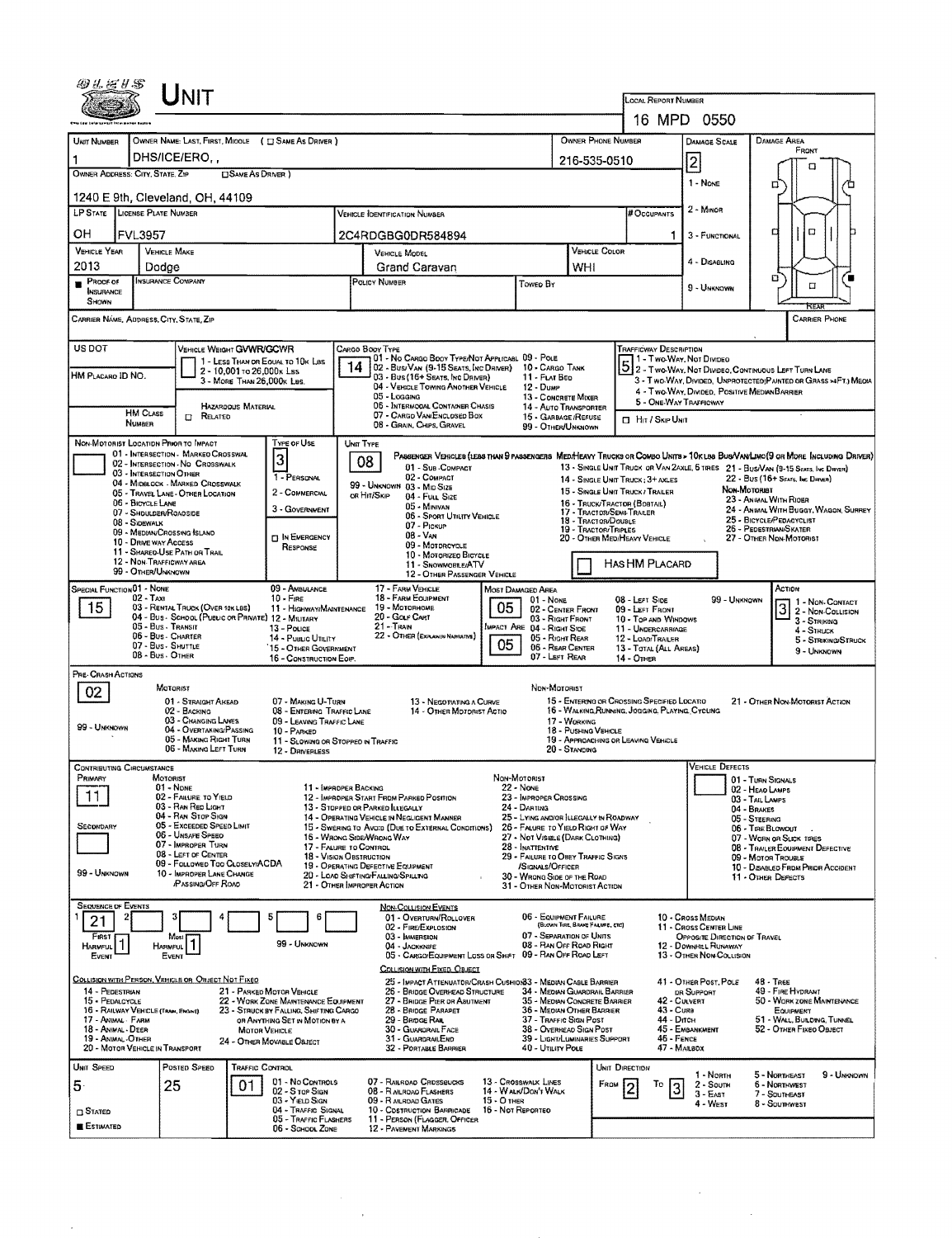|                                                           | Unit                                                                  |                                                                                 |                                                                                                                               |                                                               |                                                                       |                                                                                                                         |                                                                                                          |                                                                                                                             |                              |                                                                                                                             |  |  |  |  |
|-----------------------------------------------------------|-----------------------------------------------------------------------|---------------------------------------------------------------------------------|-------------------------------------------------------------------------------------------------------------------------------|---------------------------------------------------------------|-----------------------------------------------------------------------|-------------------------------------------------------------------------------------------------------------------------|----------------------------------------------------------------------------------------------------------|-----------------------------------------------------------------------------------------------------------------------------|------------------------------|-----------------------------------------------------------------------------------------------------------------------------|--|--|--|--|
|                                                           |                                                                       |                                                                                 |                                                                                                                               |                                                               |                                                                       |                                                                                                                         | LOCAL REPORT NUMBER                                                                                      | 16 MPD 0550                                                                                                                 |                              |                                                                                                                             |  |  |  |  |
|                                                           |                                                                       | OWNER NAME: LAST, FIRST, MIDDLE ( C SAME AS DRIVER )                            |                                                                                                                               |                                                               |                                                                       | OWNER PHONE NUMBER                                                                                                      |                                                                                                          |                                                                                                                             |                              | <b>DAMAGE AREA</b>                                                                                                          |  |  |  |  |
| UNIT NUMBER                                               | Hoxworth, Mary, E                                                     |                                                                                 |                                                                                                                               |                                                               |                                                                       |                                                                                                                         |                                                                                                          | DAMAGE SCALE                                                                                                                |                              | FRONT                                                                                                                       |  |  |  |  |
| $\overline{2}$<br>OWNER ADDRESS: CITY, STATE, ZIP         |                                                                       | <b>CISAME AS DRIVER</b> )                                                       |                                                                                                                               |                                                               |                                                                       | 330-763-0254                                                                                                            |                                                                                                          | 2                                                                                                                           |                              | n                                                                                                                           |  |  |  |  |
|                                                           | 1989 CR 53, Killbuck, OH, 44637                                       | 1 - Nove                                                                        |                                                                                                                               | □                                                             |                                                                       |                                                                                                                         |                                                                                                          |                                                                                                                             |                              |                                                                                                                             |  |  |  |  |
| LP STATE LICENSE PLATE NUMBER                             |                                                                       |                                                                                 | VEHICLE IDENTIFICATION NUMBER                                                                                                 |                                                               |                                                                       |                                                                                                                         | # OCCUPANTS                                                                                              | 2 - MINOR                                                                                                                   |                              |                                                                                                                             |  |  |  |  |
| ОН<br>FIB2666                                             |                                                                       |                                                                                 | 1HGCG5647YA008961                                                                                                             |                                                               |                                                                       |                                                                                                                         |                                                                                                          | 0<br>3 - FUNCTIONAL                                                                                                         |                              | □                                                                                                                           |  |  |  |  |
| <b>VEHICLE YEAR</b><br>2000                               | <b>VEHICLE MAKE</b><br>Honda                                          |                                                                                 | <b>VEHICLE MOOBL</b><br>Accord                                                                                                |                                                               | VEHICLE COLDR<br>GLD                                                  |                                                                                                                         | 4 - DISABLING                                                                                            |                                                                                                                             |                              |                                                                                                                             |  |  |  |  |
| PROOF OF<br><b>NSURANCE</b>                               | INSURANCE COMPANY                                                     |                                                                                 | POLICY NUMBER                                                                                                                 | <b>TOWED BY</b>                                               |                                                                       |                                                                                                                         | 9 - UNKNOWN                                                                                              |                                                                                                                             | ם<br>D<br>α                  |                                                                                                                             |  |  |  |  |
| SHOWN                                                     | Ohio Motorist Mutual                                                  |                                                                                 | 12760679517008A                                                                                                               |                                                               |                                                                       |                                                                                                                         |                                                                                                          |                                                                                                                             |                              | REA                                                                                                                         |  |  |  |  |
| CARRIER NAME, ADDRESS, CITY, STATE, ZIP                   |                                                                       |                                                                                 |                                                                                                                               |                                                               |                                                                       |                                                                                                                         |                                                                                                          |                                                                                                                             |                              | <b>CARRIER PHONE</b>                                                                                                        |  |  |  |  |
| US DOT                                                    |                                                                       | VEHICLE WEIGHT GVWR/GCWR                                                        | CARGO BOOY TYPE                                                                                                               |                                                               |                                                                       |                                                                                                                         | <b>TRAFFICWAY DESCRIPTION</b>                                                                            |                                                                                                                             |                              |                                                                                                                             |  |  |  |  |
| HM PLACARD ID NO.                                         |                                                                       | 1 - LESS THAN OR EQUAL TO 10K LBS<br>2 - 10,001 To 26,000 k Les                 | 01 - No CARGO BODY TYPE/NOT APPLICABL 09 - POLE<br>02 - Busi Van (9-15 Seats, Inc Driver)<br>03 - Bus (16+ Seats, Inc DRIVER) |                                                               | 10 - CARGO TANK<br>11 - FLAT BED                                      |                                                                                                                         |                                                                                                          | 1 - Two-Way, Not Divided                                                                                                    |                              | 2 - Two WAY, NOT DIVIDEO, CONTINUOUS LEFT TURN LANE                                                                         |  |  |  |  |
|                                                           |                                                                       | 3 - MORE THAN 26,000K LBS.                                                      | 04 - VEHICLE TOWING ANOTHER VEHICLE<br>05 - Loccinc                                                                           |                                                               | <b>12 - DUMP</b><br>13 - CONCRETE MIXER                               |                                                                                                                         |                                                                                                          | 4 - Two-Way, Divideo, Positive Median Barrier                                                                               |                              | 3 - T WO-WAY, DIVIDED, UNPROTECTED (PAINTED OR GRASS >4FT.) MEDIA                                                           |  |  |  |  |
| <b>HM CLASS</b>                                           | $\Box$ Related                                                        | HAZARDOUS MATERIAL                                                              | 06 - INTERMODAL CONTAINER CHASIS<br>07 - CARGO VAN/ENCLOSEO BOX                                                               |                                                               | <b>14 - AUTO TRANSPORTER</b><br>15 - GARBAGE /REFUSE                  |                                                                                                                         |                                                                                                          | 5 - ONE-WAY TRAFFICWAY                                                                                                      |                              |                                                                                                                             |  |  |  |  |
| NUMBER                                                    |                                                                       |                                                                                 | 08 - Gran, Chips, Grayel                                                                                                      |                                                               | 99 - OTHER/UNKNOWN                                                    |                                                                                                                         | Hit / Skip UNIT                                                                                          |                                                                                                                             |                              |                                                                                                                             |  |  |  |  |
| NON-MOTORIST LOCATION PRIOR TO IMPACT                     | 01 - INTERSECTION - MARKED CROSSWAL                                   | Type or Use<br>1                                                                | UNIT TYPE                                                                                                                     |                                                               |                                                                       |                                                                                                                         |                                                                                                          |                                                                                                                             |                              | PABBENGER VEHICLES (LESS THAN SPASSENGERS MED/HEAVY TRUCKS OR COMBO UNITS > 10KLBS BUS/VAN/LIMO(S OR MORE INCLUDING DRIVER) |  |  |  |  |
|                                                           | 02 - INTERSECTION - NO CROSSWALK<br>03 - INTERSECTION OTHER           | 1 - PERSONAL                                                                    | 03<br>01 - Sub - CDMPACT<br>02 - COMPACT                                                                                      |                                                               |                                                                       |                                                                                                                         |                                                                                                          |                                                                                                                             |                              | 13 - SINGLE UNIT TRUCK OR VAN 2AXLE, 6 TIRES 21 - BUS/VAN (9-15 SEATS, INC DRIVER)                                          |  |  |  |  |
|                                                           | 04 - MIDBLOCK - MARKED CROSSWALK<br>05 - TRAVEL LANE - OTHER LOCATION | 2 - COMMERCIAL                                                                  | 99 - UNKNOWN 03 - MID SIZE<br>OR HIT/SKIP<br>04 - Futt, Size                                                                  |                                                               |                                                                       |                                                                                                                         |                                                                                                          | 22 - Bus (16+ Seats, Inc Driver)<br>14 - SINGLE UNIT TRUCK: 3+ AXLES<br>Non-Mororust<br>15 - SINGLE UNIT TRUCK / TRAILER    |                              |                                                                                                                             |  |  |  |  |
| 06 - BICYCLE LANE                                         | 07 - SHOULDER/ROADSIDE                                                | 3 - GOVERNMENT                                                                  | 05 - MINIVAN                                                                                                                  | 06 - SPORT UTILITY VEHICLE                                    |                                                                       |                                                                                                                         | 17 - TRACTOR/SEMI-TRALER                                                                                 | 23 - ANIMAL WITH RIDER<br>16 - TRUCK/TRACTOR (BOBTAIL)<br>24 - ANIMAL WITH BUGGY, WAGON, SURREY<br>25 - BICYCLE/PEDACYCLIST |                              |                                                                                                                             |  |  |  |  |
| 08 - SIDEWALK                                             | 09 - MEDIAN/CROSSING ISLAND                                           | <sup>1</sup> In EMERGENCY                                                       | 07 - Pickup<br>$08 - V_{AN}$                                                                                                  |                                                               |                                                                       | 19 - TRACTOR/TRIPLES                                                                                                    | 18 - TRACTOR/DOUBLE<br>26 - PEDESTRIAN/SKATER<br>20 - OTHER MEDIMEAVY VEHICLE<br>27 - OTHER NON-MOTORIST |                                                                                                                             |                              |                                                                                                                             |  |  |  |  |
|                                                           | 10 - DRME WAY ACCESS<br>11 - SHARED-USE PATH OR TRAIL                 | RESPONSE                                                                        | 09 - MOTORCYCLE                                                                                                               | 10 - MOTORIZED BICYCLE                                        |                                                                       |                                                                                                                         |                                                                                                          |                                                                                                                             |                              |                                                                                                                             |  |  |  |  |
|                                                           | 12 - NDN-TRAFFICWAY AREA<br>99 - OTHER/UNKNOWN                        |                                                                                 | 11 - SNOWMOBILE/ATV<br>12 - OTHER PASSENGER VEHICLE                                                                           |                                                               |                                                                       | HAS HM PLACARD                                                                                                          |                                                                                                          |                                                                                                                             |                              |                                                                                                                             |  |  |  |  |
| SPECIAL FUNCTION 01 - NONE                                | $02 - TAXI$                                                           | 09 - AMBULANCE<br>$10 -$ Fine                                                   | 17 - FARM VEHICLE<br>18 - FARM EQUIPMENT                                                                                      |                                                               | Most Damageo Area<br>01 - None                                        |                                                                                                                         | 08 - LEFT SIDE                                                                                           |                                                                                                                             | 99 - Unknown                 | Астюм<br>1 - Non-Contact                                                                                                    |  |  |  |  |
| 01                                                        | 03 - RENTAL TRUCK (OVER 10K LBS)                                      | 11 - HIGHWAY/MAINTENANCE<br>04 - Bus - School (Public or Private) 12 - Military | 19 - Мотояноме<br>20 - GOLF CART                                                                                              | 08                                                            |                                                                       | 09 - LEFT FRONT<br>4 2 - NON-COLLISION<br>02 - CENTER FRONT<br>03 - RIGHT FRONT<br>10 - Top and Windows<br>3 - STRIKING |                                                                                                          |                                                                                                                             |                              |                                                                                                                             |  |  |  |  |
|                                                           | 05 - Bus - Transit<br>06 - Bus - Charter                              | 13 - Pouce<br>14 - Puscic UTAJTY                                                | 21 - TRAIN<br>22 - OTHER (EXPLANIN NAPPARWE)                                                                                  |                                                               | MPACT ARE 04 - RIGHT SIDE                                             | 11 - UNDERCARRIAGE<br>4 - STRUCK<br>05 - RIGHT REAR<br>12 - LOAD/TRAILER                                                |                                                                                                          |                                                                                                                             |                              |                                                                                                                             |  |  |  |  |
|                                                           | 07 - Bus - SHUTTLE<br>08 - Bus - OTHER                                | 15 - OTHER GOVERNMENT<br>16 - CONSTRUCTION EGIP.                                |                                                                                                                               | 08                                                            | 06 - REAR CENTER<br>07 - LEFT REAR                                    |                                                                                                                         | 13 - TOTAL (ALL AREAS)<br>$14 -$ OTHER                                                                   |                                                                                                                             |                              | 5 - STRIKING/STRUCK<br>9 - UNKNOWN                                                                                          |  |  |  |  |
| PRE-CRASH ACTIONS                                         |                                                                       |                                                                                 |                                                                                                                               |                                                               |                                                                       |                                                                                                                         |                                                                                                          |                                                                                                                             |                              |                                                                                                                             |  |  |  |  |
| 10                                                        | <b>MOTORIST</b><br>01 - STRAIGHT AHEAD                                | 07 - MAKING U-TURN                                                              |                                                                                                                               |                                                               | NON-MOTORIST                                                          |                                                                                                                         | 15 - ENTERING OR CROSSING SPECIFIED LOCATIO                                                              |                                                                                                                             |                              | 21 - OTHER NON-MOTORIST ACTION                                                                                              |  |  |  |  |
|                                                           | 02 - BACKING<br>03 - CHANGING LANES                                   | 08 - ENTERING TRAFFIC LANE<br>09 - LEAVING TRAFFIC LANE                         |                                                                                                                               | 13 - NEGOTIATING A CURVE<br>14 - OTHER MOTORIST ACTIO         |                                                                       | 17 - WORKING                                                                                                            | 16 - WALKING, RUNNING, JOGGING, PLAYING, CYCLING                                                         |                                                                                                                             |                              |                                                                                                                             |  |  |  |  |
| 99 - UNKNOWN                                              | 04 - OVERTAKING/PASSING<br>05 - MARING RIGHT TURN                     | 10 - PARKED                                                                     | 11 - SLOWING OR STOPPED IN TRAFFIC                                                                                            |                                                               |                                                                       | 18 - PUSHING VEHICLE                                                                                                    | 19 - APPROACHING OR LEAVING VEHICLE                                                                      |                                                                                                                             |                              |                                                                                                                             |  |  |  |  |
|                                                           | 06 - MAKING LEFT TURN                                                 | 12 - DRIVERLESS                                                                 |                                                                                                                               |                                                               |                                                                       | 20 - Standing                                                                                                           |                                                                                                          |                                                                                                                             |                              |                                                                                                                             |  |  |  |  |
| <b>CONTRIBUTING CIRCUMSTANCE</b><br>PRIMARY               | MOTORIST                                                              |                                                                                 |                                                                                                                               | NON MOTORIST                                                  |                                                                       |                                                                                                                         |                                                                                                          |                                                                                                                             | <b>VEHICLE DEFECTS</b>       | 01 - TURN SIGNALS                                                                                                           |  |  |  |  |
| 01                                                        | $01 - None$<br>02 - FAILURE TO YIELD                                  |                                                                                 | 11 - IMPROPER BACKING<br>12 - IMPROPER START FROM PARKED POSITION                                                             | 22 - Nove                                                     | 23 - IMPROPER CROSSING                                                |                                                                                                                         |                                                                                                          |                                                                                                                             |                              | 02 - HEAD LAMPS<br>03 - TAIL LAMPS                                                                                          |  |  |  |  |
|                                                           | 03 - RAN REO LIGHT<br>04 - Ran Stop Sign                              |                                                                                 | 13 - Stopped or Parked Llegally<br>14 - OPERATING VEHICLE IN NEGLIGENT MANNER                                                 |                                                               | 24 - DARTING<br>25 - LYING AND/OR LLEGALLY IN ROADWAY                 |                                                                                                                         |                                                                                                          |                                                                                                                             | 04 - BRAKES<br>05 - STEERING |                                                                                                                             |  |  |  |  |
| SECONDARY                                                 | 05 - Excesped Speso Limit<br>06 - Unsafe Speed                        |                                                                                 | 15 - Swering to Avoid (Due to External Conditions)<br>16 - WRONG SIDE/WRONG WAY                                               |                                                               | 26 - FALURE TO YIELD RIGHT OF WAY<br>27 - NOT VISIBLE (DARK CLOTHING) |                                                                                                                         |                                                                                                          |                                                                                                                             |                              | 06 - TIRE BLOWOUT<br>07 - WORN OR SLICK TIRES                                                                               |  |  |  |  |
|                                                           | 07 - IMPROPER TURN<br>08 - LEFT OF CENTER                             |                                                                                 | 17 - FALURE TO CONTROL<br>18 - VISION OBSTRUCTION                                                                             |                                                               | 28 - INATTENTIVE<br>29 - FAILURE TO OBEY TRAFFIC SIGNS                |                                                                                                                         |                                                                                                          |                                                                                                                             |                              | 08 - TRAILER EQUIPMENT DEFECTIVE<br>09 - MOTOR TROUBLE                                                                      |  |  |  |  |
| 99 - UNKNOWN                                              | 09 - Followed Too Closely/ACDA<br>10 - IMPROPER LANE CHANGE           |                                                                                 | 19 - OPERATING DEFECTIVE EQUIPMENT<br>20 - LOAD SHIFTING/FALLING/SPILLING                                                     | /SIGNALS/OFFICER<br>30 - WRONG SIDE OF THE ROAD               |                                                                       | 10 - DISABLED FROM PRIOR ACCIDENT<br>11 - OTHER DEFECTS                                                                 |                                                                                                          |                                                                                                                             |                              |                                                                                                                             |  |  |  |  |
|                                                           | PASSING/OFF ROAD                                                      |                                                                                 | 21 - OTHER IMPROPER ACTION                                                                                                    |                                                               | 31 - OTHER NON-MOTORIST ACTION                                        |                                                                                                                         |                                                                                                          |                                                                                                                             |                              |                                                                                                                             |  |  |  |  |
| <b>SEQUENCE OF EVENTS</b><br>20                           |                                                                       | 5<br>6                                                                          | <b>NON-COLLISION EVENTS</b><br>01 - OVERTURN/ROLLOVER                                                                         |                                                               | 06 - EQUIPMENT FAILURE                                                |                                                                                                                         |                                                                                                          | 10 - Cross Median                                                                                                           |                              |                                                                                                                             |  |  |  |  |
| FIRST                                                     | Most                                                                  |                                                                                 | 02 - FIRE/EXPLOSION<br>03 - IMMERSION                                                                                         |                                                               | 07 - SEPARATION OF UNITS                                              | (BLOWN TIRE, BRAKE FAILURE, ETC)                                                                                        |                                                                                                          | 11 - CROSS CENTER LINE                                                                                                      | OPPOSITE DIRECTION OF TRAVEL |                                                                                                                             |  |  |  |  |
| <b>HARMFUL</b><br>EVENT                                   | HARMFUL<br>EVENT                                                      | 99 - Unknown                                                                    | 04 - JACKKNIFE                                                                                                                | 05 - CARGO/EQUIPMENT LOSS OR SHIFT 09 - RAN OFF ROAD LEFT     | 08 - RAN OFF ROAD RIGHT                                               |                                                                                                                         |                                                                                                          | 12 - DOWNHILL RUNAWAY<br>13 - OTHER NON-COLLISION                                                                           |                              |                                                                                                                             |  |  |  |  |
|                                                           | COLLISION WITH PERSON, VEHICLE OR OBJECT NOT FIXED                    |                                                                                 | COLLEION WITH FIXED, OBJECT                                                                                                   | 25 - IMPACT ATTENUATOR/CRASH CUSHION33 - MEDIAN CABLE BARRIER |                                                                       |                                                                                                                         |                                                                                                          | 41 - OTHER POST, POLE                                                                                                       |                              | $48 -$ TREE                                                                                                                 |  |  |  |  |
| 14 - PEDESTRIAN<br>15 - PEDALCYCLE                        |                                                                       | 21 - PARKED MOTOR VEHICLE<br>22 - WORK ZONE MAINTENANCE EQUIPMENT               | 26 - BRIDGE OVERHEAD STRUCTURE<br>27 - BRIDGE PIER OR ABUTMENT                                                                |                                                               | 34 - MEDIAN GUARDRAIL BARRIER<br>35 - MEDIAN CONCRETE BARRIER         |                                                                                                                         |                                                                                                          | OR SUPPORT<br>42 - CULVERT                                                                                                  |                              | 49 - FIRE HYDRANT<br>50 - WORKZONE MAINTENANCE                                                                              |  |  |  |  |
| 16 - RAILWAY VEHICLE (TRAIN, ENGINE)<br>17 - Anmal - Farm |                                                                       | 23 - STRUCK BY FALLING, SHIFTING CARGO -<br>OR ANYTHING SET IN MOTION BY A      | 28 - BRIOGE PARAPET<br>29 - BRIDGE RAIL                                                                                       |                                                               | 36 - MEDIAN OTHER BARRIER<br>37 - TRAFFIC SIGN POST                   |                                                                                                                         |                                                                                                          | $43 - C$ URB<br>44 - Ditch                                                                                                  |                              | EQUIPMENT<br>51 - WALL, BUILDING, TUNNEL                                                                                    |  |  |  |  |
| 18 - Animal Deer<br>19 - Animal Other                     |                                                                       | <b>MOTOR VEHICLE</b><br>24 - OTHER MOVABLE OBJECT                               | 30 - GUARDRAIL FACE<br>31 - GUARDRAILEND                                                                                      | 38 - Overhead Sign Post<br>39 - LIGHT/LUMINARIES SUPPORT      |                                                                       | 45 - EMBANKMENT<br>46 - FENCE                                                                                           |                                                                                                          | 52 - OTHER FIXED OBJECT                                                                                                     |                              |                                                                                                                             |  |  |  |  |
| 20 - MOTOR VEHICLE IN TRANSPORT                           |                                                                       |                                                                                 | 32 - PORTABLE BARRIER                                                                                                         |                                                               | 40 - UTILITY POLE                                                     |                                                                                                                         |                                                                                                          | 47 - MAILBOX                                                                                                                |                              |                                                                                                                             |  |  |  |  |
| UNIT SPEED                                                | Posted Speed                                                          | <b>TRAFFIC CONTROL</b><br>01 - No Controls                                      | 07 - RAILROAD CROSSBUCKS                                                                                                      |                                                               | 13 - Crosswalk LINES                                                  |                                                                                                                         | UNIT DIRECTION                                                                                           | 1 - North                                                                                                                   |                              | 5 - NORTHEAST<br>9 - Unknown                                                                                                |  |  |  |  |
| 0                                                         | 25                                                                    | 01<br>02 - S TOP SIGN<br>03 - YIELD SIGN                                        | 08 - RAILROAD FLASHERS<br>09 - RAILROAD GATES                                                                                 | 15 - О тнев                                                   | <b>14 - WALK/DON'T WALK</b>                                           |                                                                                                                         | FROM<br>To                                                                                               | 2 - Soum<br>$3 - EAST$                                                                                                      |                              | 6 - NORTHWEST<br>7 - SOUTHEAST                                                                                              |  |  |  |  |
| <b>STATED</b>                                             |                                                                       | 04 - TRAFFIC SIGNAL<br>05 - TRAFFIC FLASHERS                                    | 10 - COSTRUCTION BARRICADE<br>11 - PERSON (FLAGGER, OFFICER                                                                   | 16 - Not Reported                                             |                                                                       |                                                                                                                         |                                                                                                          | 4 - West                                                                                                                    |                              | 8 - SOUTHWEST                                                                                                               |  |  |  |  |
| <b>ESTIMATED</b>                                          |                                                                       | 06 - School Zone                                                                | 12 - PAVEMENT MARKINGS                                                                                                        |                                                               |                                                                       |                                                                                                                         |                                                                                                          |                                                                                                                             |                              |                                                                                                                             |  |  |  |  |

 $\mathcal{L}^{\text{max}}_{\text{max}}$  . The  $\mathcal{L}^{\text{max}}_{\text{max}}$